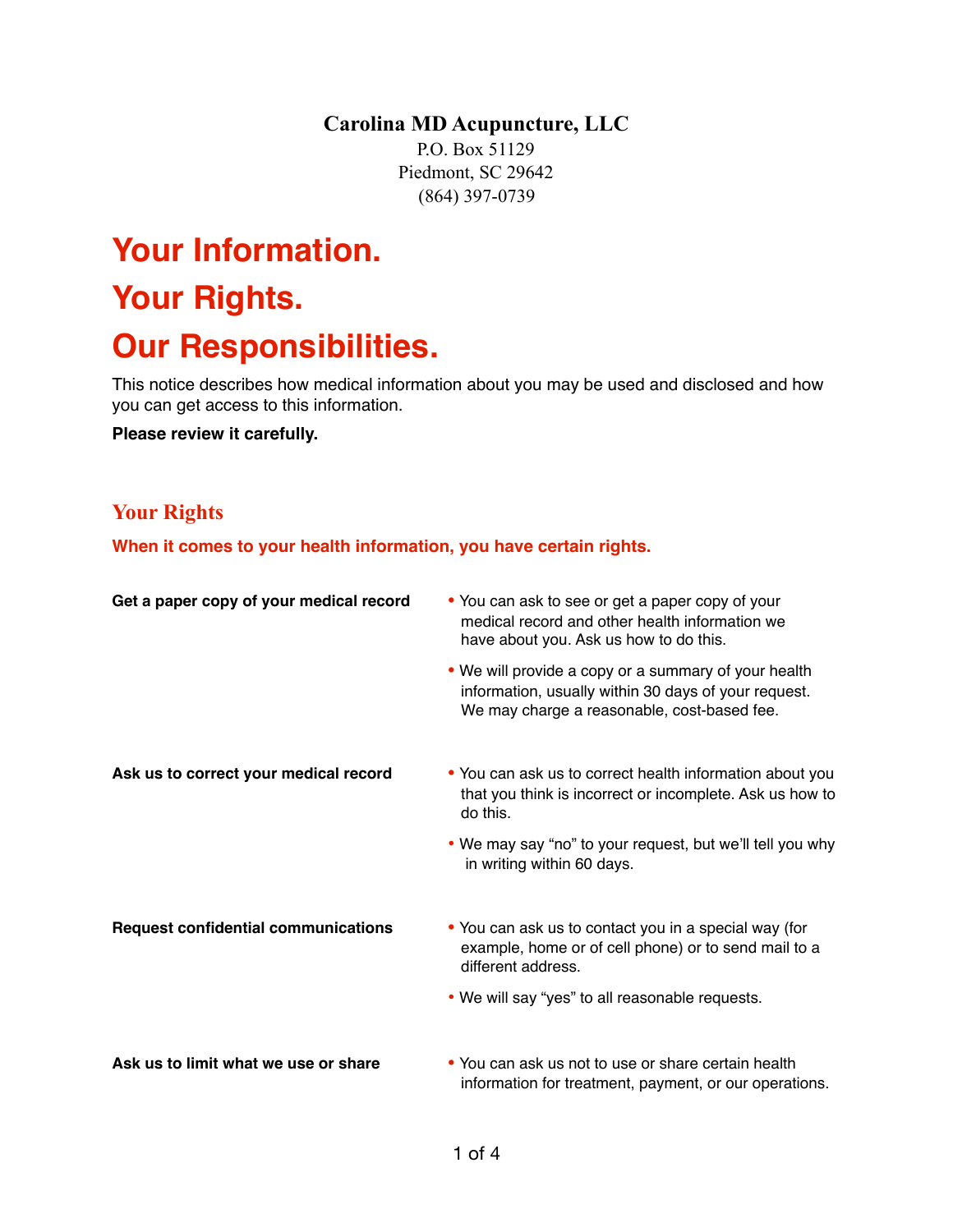|                                                           | . We are not required to agree to your request, and we<br>may say "no" if it would affect your care or a law<br>requires us to share that information.                                                                                                                                                                               |
|-----------------------------------------------------------|--------------------------------------------------------------------------------------------------------------------------------------------------------------------------------------------------------------------------------------------------------------------------------------------------------------------------------------|
| Get a list of those with whom<br>we've shared information | • You can ask for a list (accounting) of the times we've<br>shared your health information for six years prior to the<br>date you ask, who we shared it with, and why.                                                                                                                                                               |
|                                                           | . We will include all the disclosures except for those<br>about treatment, payment, and health care operations,<br>and certain other disclosures (such as any you asked<br>us to make). We'll provide one accounting a year for<br>free but will charge a reasonable, cost-based fee if you<br>ask for another one within 12 months. |
| Get a copy of this privacy notice                         | • You can ask for a paper copy of this notice at any time.<br>We will provide you with a paper copy promptly.                                                                                                                                                                                                                        |
| Choose someone to act for you                             | . If you have given someone medical power of attorney<br>or if someone is your legal guardian, that person can<br>exercise your rights and make choices about your<br>health information.                                                                                                                                            |
| File a complaint if you feel your rights                  | • Please let us know if you feel we have violated your<br>rights by contacting us using the information on page<br>$\mathbf{1}$ .                                                                                                                                                                                                    |
|                                                           | . We will not retaliate against you for filing a complaint.                                                                                                                                                                                                                                                                          |

# **Your Choices**

**For certain health information, you can tell us your choices about what we share.** If you have a clear preference for how we share your information in the situations described below, talk to us. Tell us what you want us to do, and we will follow your instructions.

**the right and the choice to tell us to:** others involved in your care

- **In these cases, you have both <b>•** Share information with your family, close friends, or
	- Share information in a disaster relief situation
	- Contact you for fundraising efforts

 *If you are not able to tell us your preference, for example if you are unconscious, we may go ahead and share your information if we believe it is in your best interest. We may also share your information when needed to lessen a serious and imminent threat to health or safety.*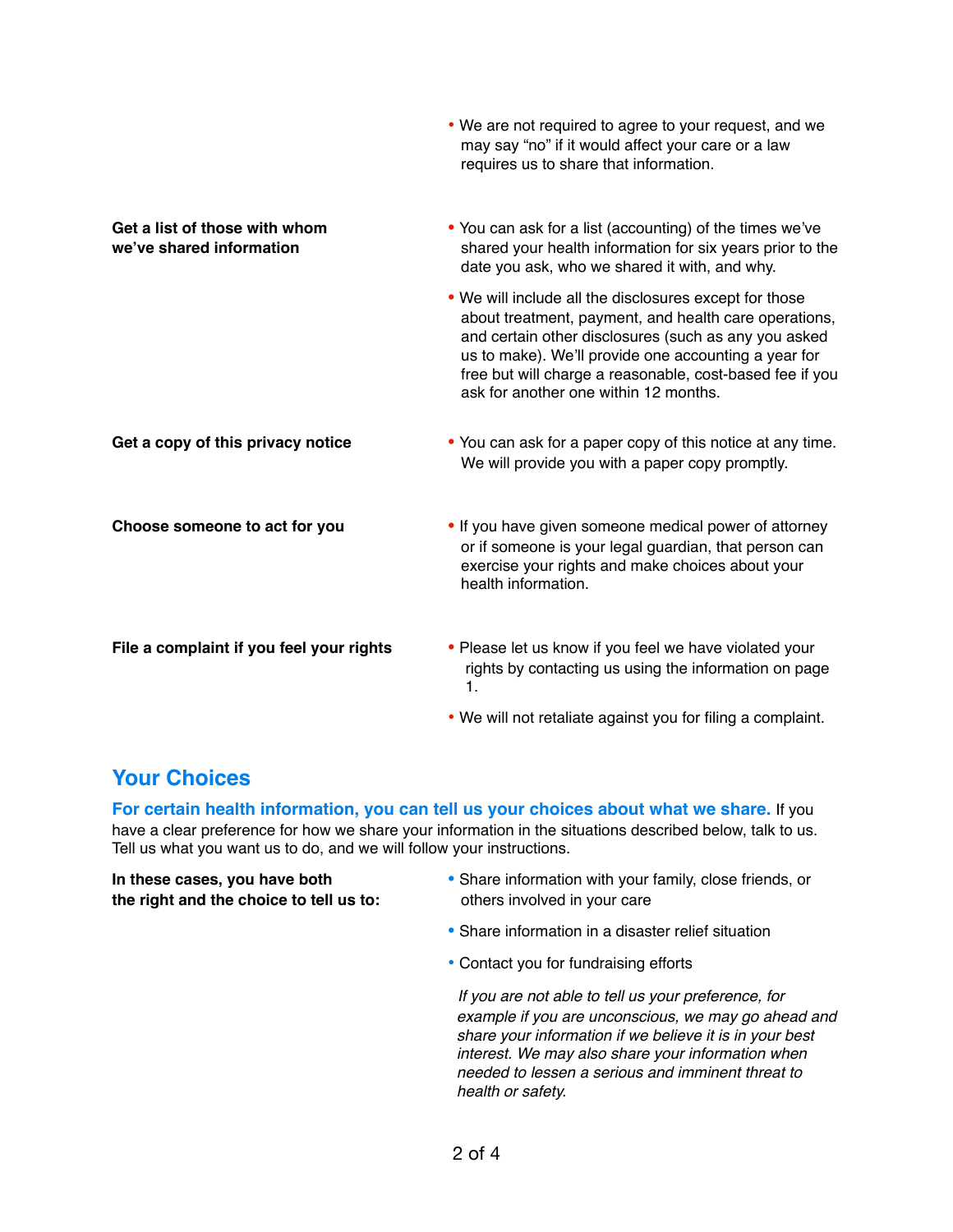**In these cases we** *never* **share your •** Marketing purposes **information information unless you give • Sale of your information us written permission:**

- 
- 

**In the case of fundraising: <b>•** We may contact you for fundraising efforts, but you can tell us not to contact you again.

### **Our Uses and Disclosures**

**How do we typically use or share your health information?** We typically use or share your health information in the following ways.

| <b>Treat you</b>              | . We can use your health information and share it with<br>other professionals who are treating you.                          |
|-------------------------------|------------------------------------------------------------------------------------------------------------------------------|
|                               | <b>Example:</b> A doctor treating you for an injury asks<br>another doctor about your overall health condition.              |
| Run our organization          | . We can use and share your health information to run<br>our practice, improve your care, and contact you when<br>necessary. |
|                               | <b>Example:</b> We use health information about you to<br>manage your treatment and services.                                |
| <b>Bill for your services</b> | . We can use and share your health information to bill<br>and get payment.                                                   |

**How else can we use or share your health information?** We are allowed or required to share your information in other ways – usually in ways that contribute to the public good, such as public health

and research. We have to meet many conditions in the law before we can share your information for these purposes.

| Help with public health and safety issues | . We can share health information about you for<br>certain situations such as:                                                                    |
|-------------------------------------------|---------------------------------------------------------------------------------------------------------------------------------------------------|
|                                           | • Preventing disease                                                                                                                              |
|                                           | • Helping with product recalls                                                                                                                    |
|                                           | • Reporting adverse reactions to medications                                                                                                      |
|                                           | • Reporting suspected abuse, neglect, or<br>domestic violence                                                                                     |
|                                           | • Preventing or reducing a serious threat to<br>anyone's health or safety                                                                         |
| Do research                               | • We can use or share your information for<br>health research.                                                                                    |
| Comply with the law                       | • We will share information about you if state or<br>federal laws require it, including with the<br>Department of Health and Human Services if it |